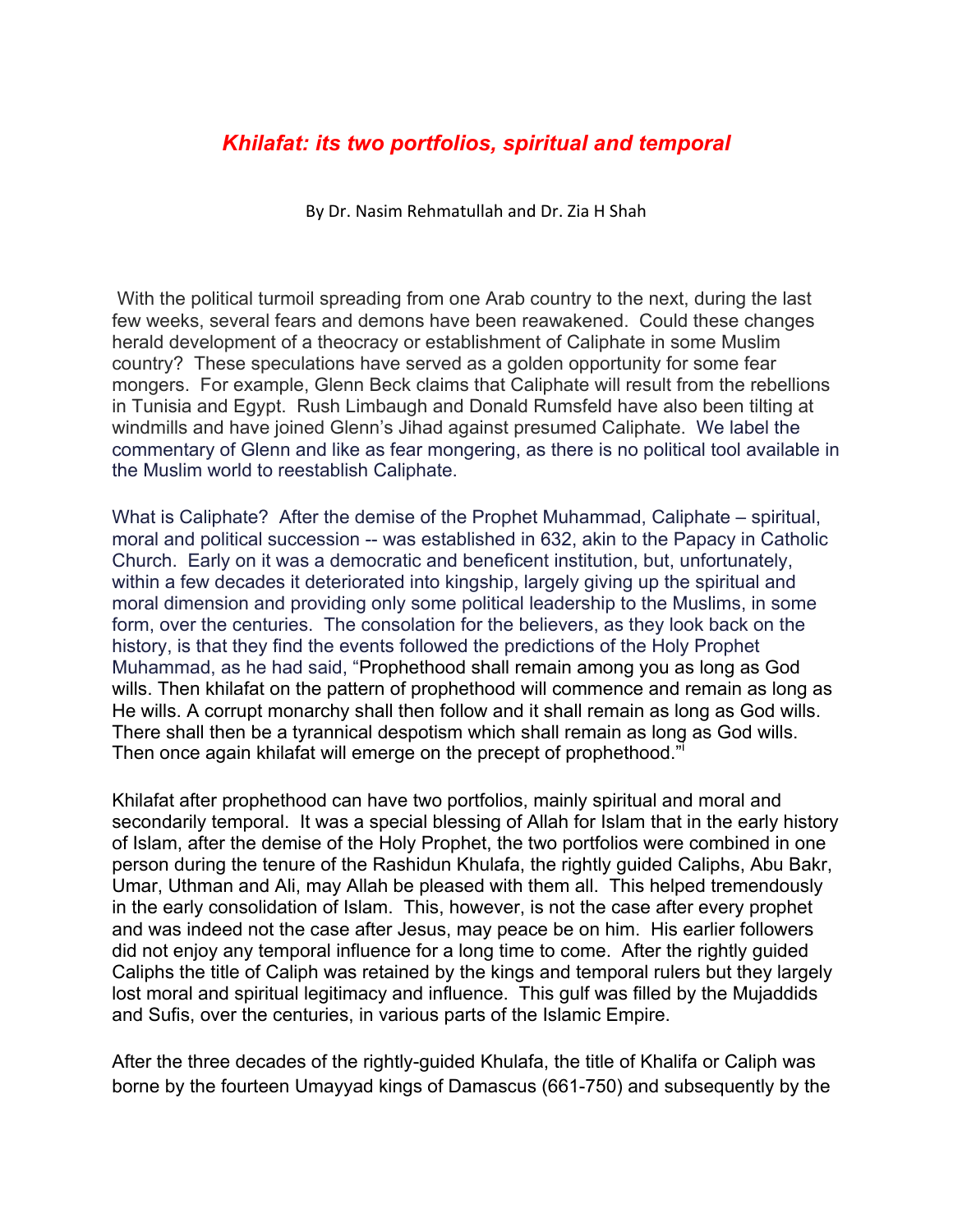thirty-eight Abbasid monarchs of Baghdad (750-1258). After the fall of the Umayyad dynasty, the title was also assumed by the Spanish branch of the family who ruled in Spain at Córdoba (755–1031) and by the Fa imid rulers of Egypt (909–1171). Thus there existed multiple contemporaneous Caliphs from the  $7<sup>th</sup>$  to 12<sup>th</sup> centuries. The last Abbasid Caliph of Cairo was captured in 1517 by the Ottoman sultan Selim I. The Ottoman sultans then claimed the title of Khalifa and brandished it for four centuries until it was abolished in 1924 by the Mustafa Kamal Ataturk, the founder of Turkish Republic.<sup>ii</sup>

After a snapshot of the Islamic Empire, let us briefly review history of the Christian world. With the weekly news cycle in the national media most of us have lost the historical perspective. Heeding Santayana's warning, "Those who cannot remember the past are condemned to repeat it," let us anchor our thoughts in proper historical context. There was no separation of Temple and State in the Roman Empire and everyone was made to worship the State Gods and that led to persecution of the early Christians, who refused to be polytheist. The reign of Diocletian, Roman emperor (284–305 AD), was darkened by the worst persecution of the Christians. The reasons for this persecution are uncertain, but various explanations have been advanced: the possible influence of Galerius, a fanatic follower of the traditional Roman religion; the desire to restore complete unity, without tolerance of a foreign cult that was seen as separatist and of men who were forming a kind of state within the state. There was also the fear of an alienation of rebellious armies from emperor worship. At any rate, some or all of these factors led Diocletian to publish the four edicts of 303–304 CE, the persecutions spread through the empire with an extreme violence. However, contrary to Diocletian hopes, persecution did not succeed in annihilating Christianity but caused the faith of the martyrs to blaze forth instead.

What often escapes notice is that the separation of Church-Mosque and State has fully crystallized, only gradually in human history in the last few centuries. In recent times the Popes have limited themselves to moral and spiritual dimension of the humanity, leaving secular leadership to the elected political leaders, but this was not always the case. Pope Urban II and Pope Innocent III were certainly military leaders in as much as they initiated and stoked the First Crusade. Pope Innocent III (1160 - 1216), was the most significant pope of the Middle Ages, he, reestablished and expanded the pope's authority over the Papal States, worked tirelessly to launch Crusades to recover the Holy Land, combated heresy in Italy and southern France, shaped a powerful and original doctrine of papal power within the church and in secular affairs. Fast forward a few centuries, and the political landscape is unchanged, from the beginning of his papacy to the fall of Napoleon I Bonaparte in 1815, Pope Pius VII was completely involved with France; he and Napoleon were continually in conflict, eventually the Congress of Vienna (1814–15) restored nearly all the Papal States, including Rome to Pius. Eventually, during the 19th-century movement for Italian unification, the existence of the Papal States proved an obstacle to national union, because they divided Italy into two parts. The Papal States were sandwiched between two secular domains; annexation of the Papal States to the new Italian nation, however, was eventually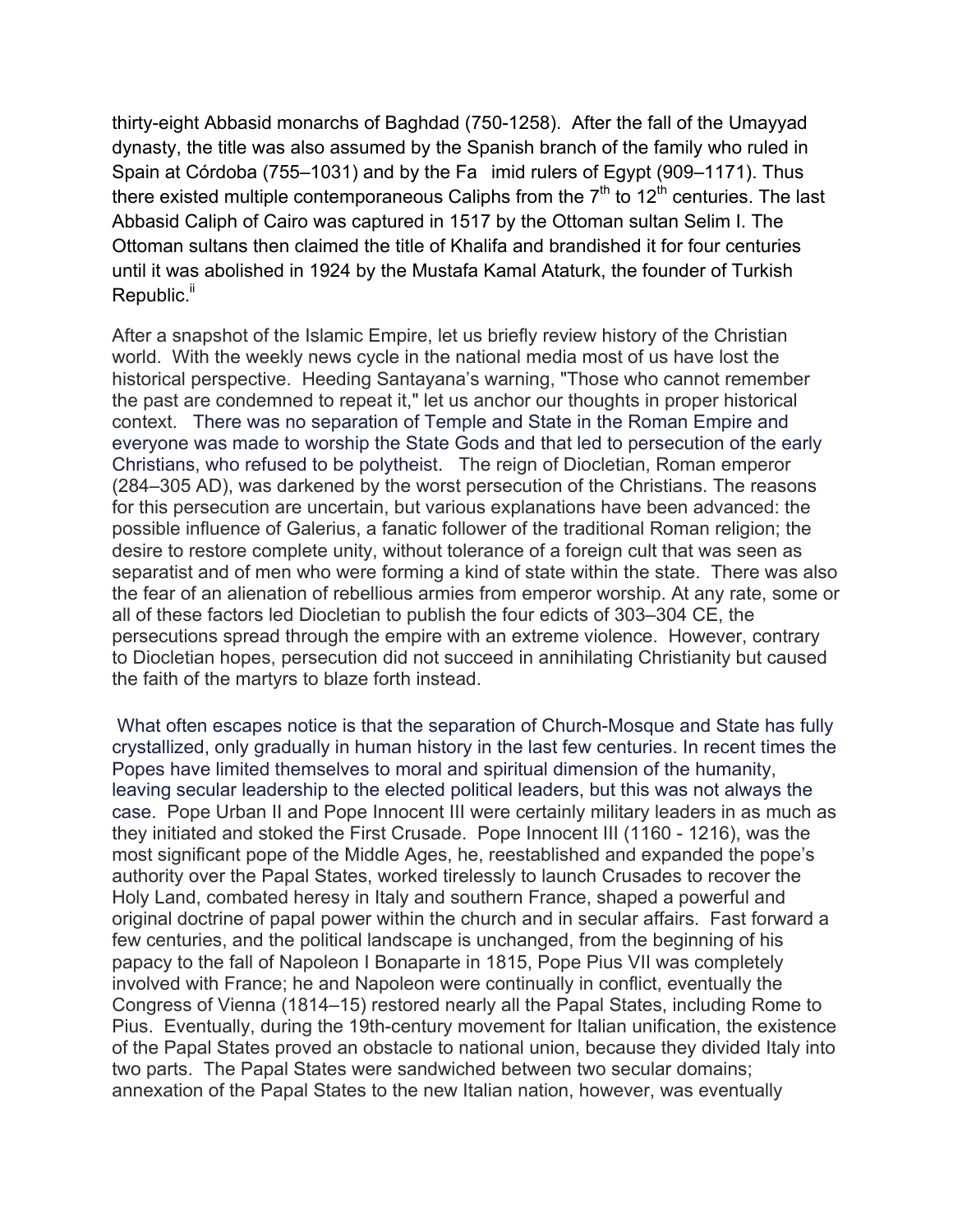achieved. The Papal States had finally come to an end. Nevertheless, Pope Pius IX refused to accept the new political situation or to recognize the loss of papal temporal power, and he and his successors remained self-described "prisoners in the Vatican." The question of the Pope's relation to the Italian state was unsettled until the Lateran Treaty of 1929 set up the independent ecclesiastical state of Vatican City.<sup>III</sup>

President Thomas Jefferson's constant struggle to establish the separation of the Church and State in nascent USA are known to most. Now, fast forward another century and a half, and visit the Muslim world, Republic of Turkey was established in 1923. The Founder of the modern Turkey, Mustafa Kemal was given the title of Atatürk (Father of the Turks) in 1934. He pursued a policy of Westernization and secularization, in which Western styles of dress and appellation were made mandatory. The teaching of separation of the Church-Mosque and State that was paramount in the early history of Islam, which was somewhat befogged in Middle Ages, again fiercely pierced Muslim consciousness. The Holy Prophet Muhammad had been a great champion of pluralism, in as much as he created a multi-religious society soon after his migration to Medina. This dimension of his personality can certainly be a light for our global village.

As Muslims who believe in the Messiah, Mirza Ghulam Ahmad of Qadian, the Ahmadiyya Muslim Community has a clear vision that religion should not legislate in the domain of man's relation to God. Islam offers guiding principles in matters of man's relation to man. These principles can easily be translated into secular laws based on justice, tolerance and love for mankind. We believe that good governance should be beneficent and should ensure universal human rights, protect the rights of the minorities and dispense absolute justice for all people. We believe that after the demise of Mirza Ghulam Ahmad, the community has continued to have a divinely guided spiritual leadership that we refer to as Khilafat, which by its constant focus on spirituality and morality, aims at elevating the moral fiber of humanity. The Ahmadiyya Khilafat is apolitical; spiritual and religious in nature, in contrast to the Ottoman Caliphate, it symbolizes complete separation of Church-Mosque and State. It is poles apart from the misplaced aspirations of Caliphate of some Muslim groups for political and militaristic dominance over the entire world.

Dr. Andrew Conway Ivy was appointed by the American Medical Association as its representative at the 1946 Nuremberg Medical Trial for Nazi doctors. By 1945 he was probably 'the most famous doctor in the country.' He wrote, "Only in a moral world, a world of responsibility, can man be free and live as a human being should. Men are truly equal and free only as creatures of God, because only as the children of God and only in the sight of God and ultimate moral law are men truly equal." In the Nuremberg trial he struggled with the question that if man-made law is the sole source of basic human rights, why condemn the Nazi assault on Jews, Gypsies, Poles, and political enemies; and having shaken by this perplexing trial he concluded, "If God and the ultimate moral law are denied, there can be no absolute argument against slavery, against 'might makes right' and man's greedy exploitation of man. If human beings have no absolute intrinsic value, no absolute intrinsic freedom of decision, no absolute liberty, no absolute duties, they possess only extrinsic value and may be used as chattels, slaves or serfs